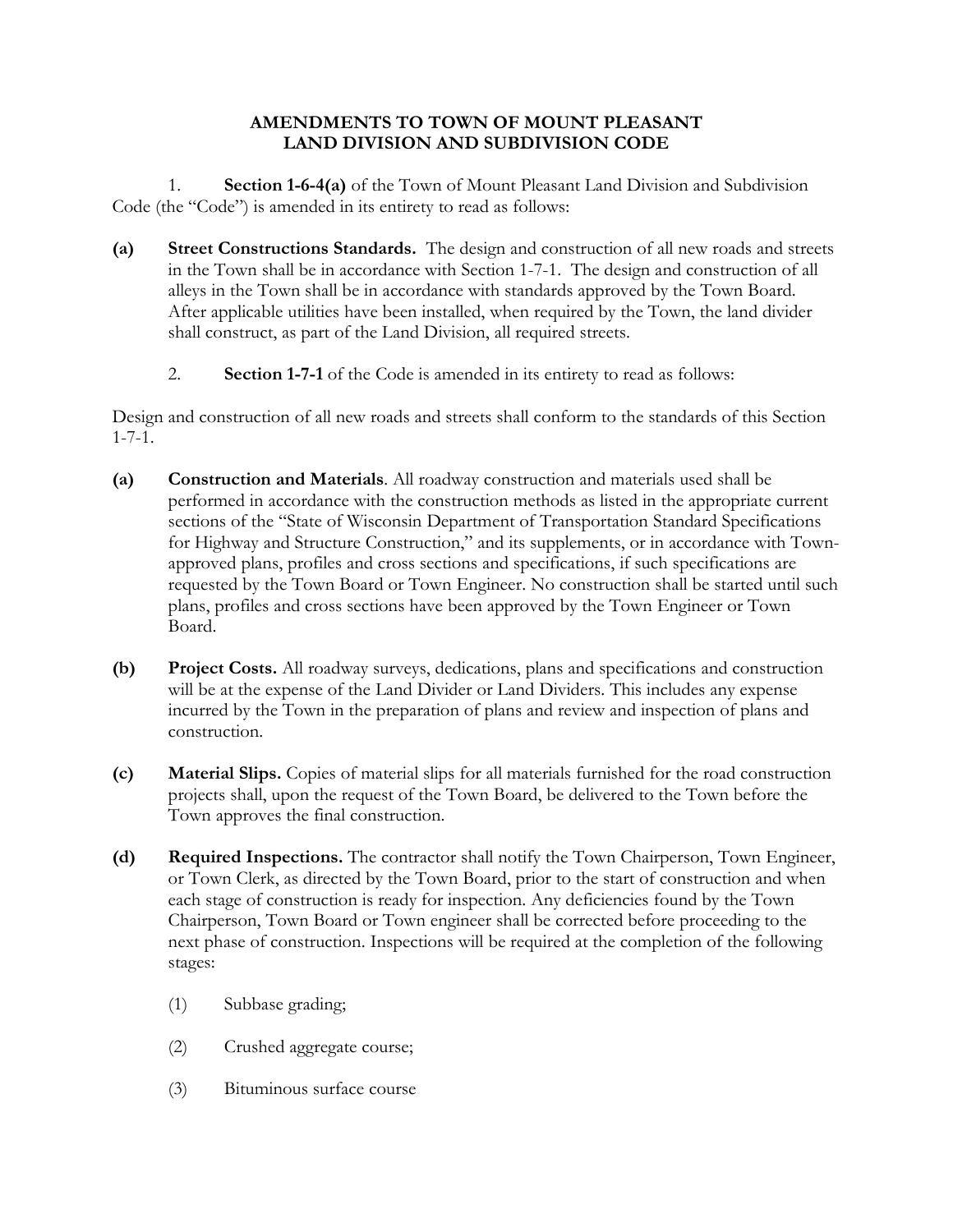- (4) Shouldering;
- (5) Erosion control measures, such as soil stabilization and stormwater retention/detention measures;
- (6) Culverts;
- (7) Mailboxes.

Any deficiencies found by the Town Board or Town Engineer shall be corrected before proceeding to the next phase of construction. The inspections and the reports and findings issued after the inspections are not intended as, nor are they to be construed as, a guarantee. In order to so advise the owners and other interested persons, the following disclaimer shall be applicable to all inspections. These findings of inspections contained herein are intended to report conditions of noncompliance with standards that are readily apparent at the time of the inspection.

- **(e) Test of Materials.** The Town reserves the right to obtain a sample of the roadway base material prior to placement on the roadway for purpose of determining whether the material needs gradation and soundness requirements.
- **(f) Pavement Samples.** Samples of material may be required to be taken by the Town at the contractor's expense during pavement construction operations for purposes of determining that the material meets specifications.
- **(g) Town Board Approval.** The finished roadway must meet the approval of the Town Board, upon the recommendation of the Town Engineer.
- **(h) Construction Standards**. All streets and highways constructed in the Town shall fully comply with the following construction standards, with construction at the Land Divider's expense:
	- (1) Topsoil Removal. All topsoil shall be first removed. In addition, all subsoils which have a high shrink-swell potential, low-bearing capacity when wet or are highly elastic shall be removed and used outside of the right-of-way. Where both subsoil and substratum have a high shrink-swell potential and low bearing capacity when wet, an underdrain system shall be installed to keep the water level five (5) feet below the pavement surface.
	- (2) Minimum Right-of-way Width. A minimum road right-of-way width of sixty-six (66) feet is required
	- (3) Roadway Alignment Details. Roadway alignment shall be in the center of the road right-of-way.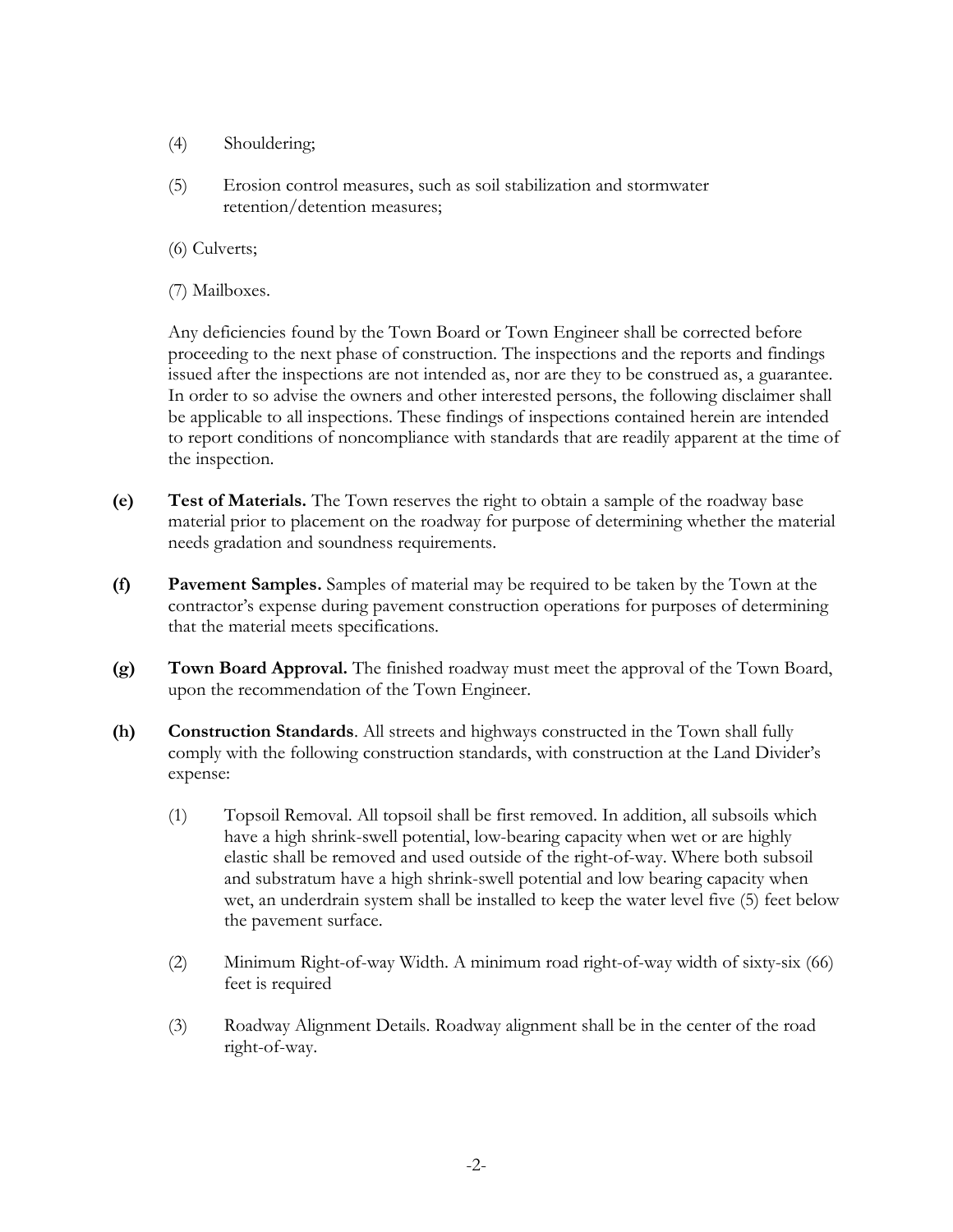- (4) Roadway Grading; Ditches. Roads shall be graded to their full width in accordance with approved plans, plus an additional distance necessary to establish proper ditch slopes. The roadway shall be compacted and graded to subgrade using, where necessary, approved fill material in accordance with Wisconsin Department of Transportation standards. Roadside ditches shall be minimum of thirty-two (32) inches below the finished roadway centerline elevation, or as approved by the Town board, upon the town Engineer's recommendation. Debris may not be buried in the designated road right-of-way. Roadway ditches shall have a normal slope ratio of four (4) to one (1) from the edge of the shoulder to the bottom of the ditch and three (3) to one (1) on the back slope.
- (5) Roadway Grades. Roads shall have a maximum grade of ten percent (10%) unless a different maximum grade is recommended by the Town Engineer and approved by the Town Board. In no instance, however, shall the maximum grade exceed twelve percent (12%). For local streets, no street shall have a grade in excess of four (4) percent within seventy-five (75) feet of an intersection. Longer areas of four (4) percent or less grade may be required as determined by the Town Engineer for collector or arterial streets or local streets where special conditions exist.
- (6) Roadway Width. Roadways shall either have a base width a minimum of twenty-six (26) feet or wider of full depth gravel.
- (7) Roadway Base Thickness.
- a. Roads shall have a minimum roadway base thickness of ten (10) inches of compacted in-place crushed aggregate base course of three-fourths (3/4) inch crushed rock in the top layer of four inches and gradation No. 3 in two layers of three inches each, with each layer to be separately compacted.
- b. In all cases, the base course shall be compacted to the extent necessary to produce a condition so there will be no appreciable displacement offline, grades and shape shown on the approved plans, profiles and cross sections
- (8) Pavement Width. Roads shall have a minimum pavement width of twenty (20) feet or wider when required by the Town Board on the basis of traffic and public safety considerations.
- (9) Cul de Sacs Not Permitted. All new roads shall have two intersections with an existing town road. Dead ends and cul de sacs are not permitted. The Town Board may if it finds that public safety and environmental impact considerations will not be materially impaired permit the Land Divider to substitute a turnaround loop having a minimum diameter of 240 feet for the second intersection with an existing town road. In order for an improved lot to receive a building permit, the streets must be completed across its entire lot frontage. For corner lots, streets must be improved for the entire frontage length on both streets.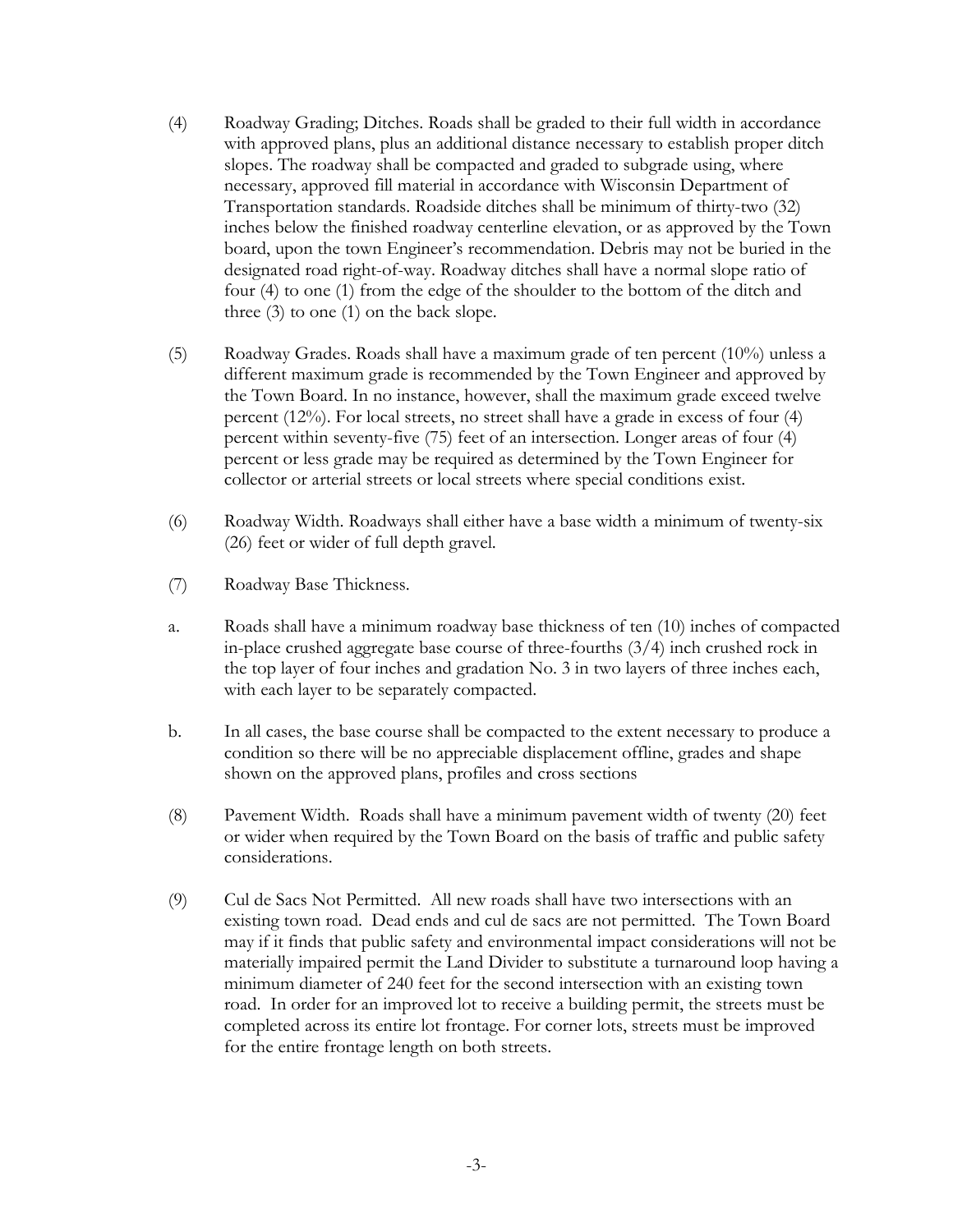- (10) Pavement Thickness. Roads shall have a minimum of three and one-half (3-1/2) inches of compacted bituminous concrete pavement, placed in two (2) layers -- a binder course of two (2) inches thick after compacting and a surface course of one and one-half  $(1-1/2)$  inches thick after compacting. The finish layer of asphalt should not be placed until 2 years after the binder course and the developer is responsible for repairing the binder and obtaining the permission of the Town Engineer before applying the finish layer of asphalt. In the case of commercial, arterial or other heavy-use roads, the Town Board may, in the alternative to the above standards, have the Town Engineer provide specifications for paving such roads with a greater thickness after researching the sites(s) and conducting a soil analysis. In any case, the Town Board shall have the sole discretion in determining the use and construction classification to be adhered to. After binder construction and again after final surface course placement, shoulder width shouldering shall be brought even to grade with the bituminous mat.
- (11) Shoulder Width. A shoulder a minimum of three (3) feet wide on each side of the road is required, unless curb and gutter construction methods are followed.
- (12) Shoulder Thickness. Road shoulders shall have a minimum thickness of three and one-half (3-1/2) inches of compacted in-place crushed state-approved aggregate base course, over a minimum ten (10) inches of compacted in-place crushed stateapproved aggregate base course, except that shoulder thickness shall match the grade of the pavement.
- (13) Roadway Culverts and Bridges; Surface Drainage. Roadway culverts and bridges shall be constructed as directed by the Town Board and sized utilizing the TR 55 Standards listed in Chapter 13 of the manual entitled "Drainage" of the "Facilities Development Manual" of the Wisconsin Department of Transportation. The developer shall provide adequate facilities to provide surface water drainage as well as free flow outlets for subsurface drain tile where they are required. When drainage facilities will aid in road construction and the stabilization of the road's subgrade, drainage facilities shall be installed before road construction is started. Existing condition status shall be based on a maximum Runoff Curve Number (RCN) of sixty eight (68).
- (14) Driveway Culverts. Driveway culverts shall be installed as prescribed in the Town's Driveway Ordinance 1-98.
- (15) Topsoil, Grass, Seed, Fertilizer, and Mulch. All disturbed areas (ditches, backslopes) within the road right-of-way not provided with pavement and shouldering material shall be restored utilizing six (6) inches of topsoil and good quality seed, fertilizer, and mulch, in accordance with the seeding requirements prescribed in Wisconsin Department of Transportation standards. Ditches along the roadway shall be protected by necessary erosion control materials such as hay bales, sod, erosion control mats, rip rap, etc., as prescribed by the engineering design for the ditches as approved by the Town Engineer.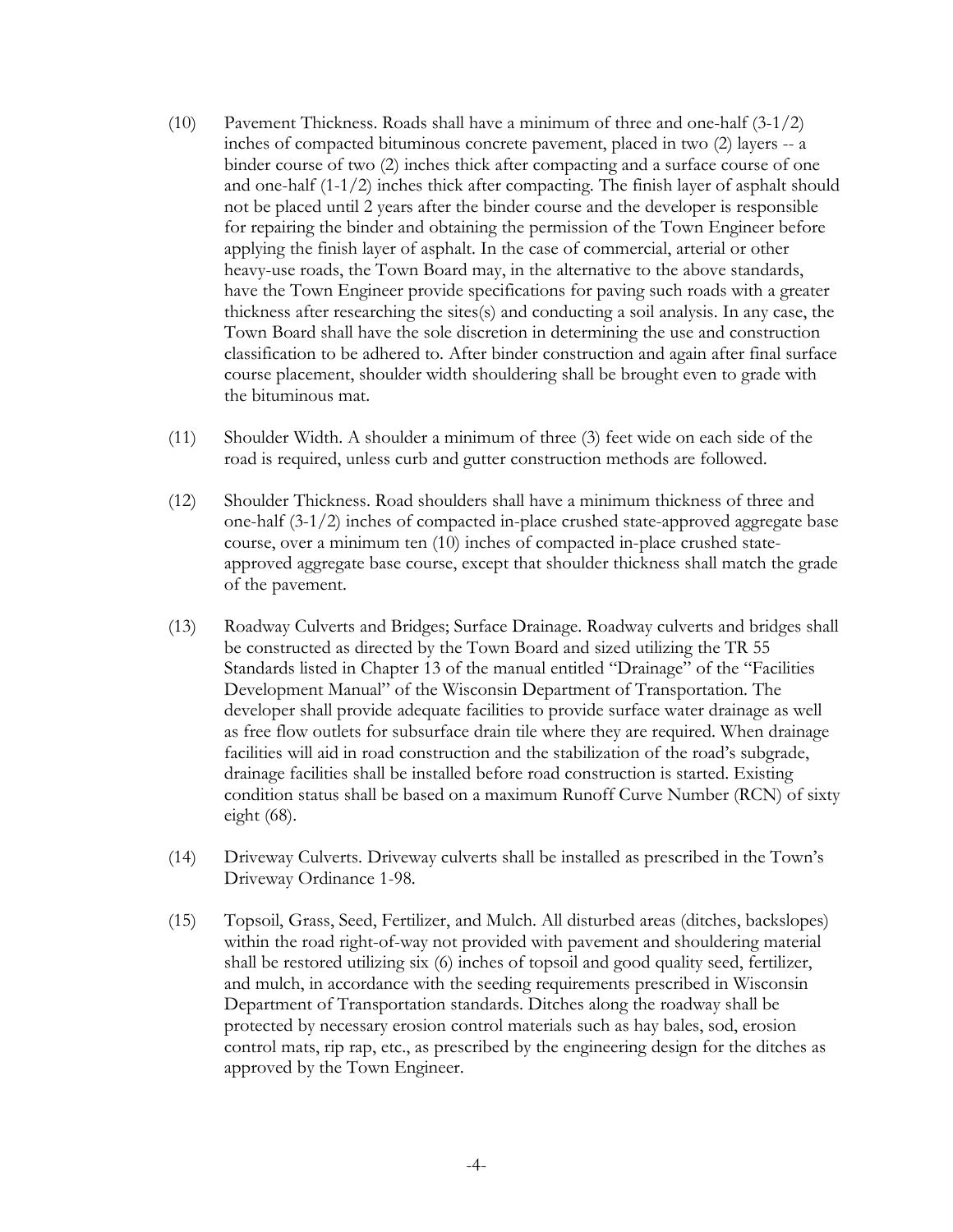- (16) Signs. All roads constructed in the Town of Mount Pleasant shall have all street signs installed by the Land Divider, as determined by the Town Board or its designee, prior to issuance of building permits.
- (17) Extra Turn Surface. The minimum pavement radii between intersecting streets shall be forty (40) feet for minor/local roads.
- (18) Radii of Curvatures. When a continuous street centerline deflects at any one (1) point by more than ten (10) degrees, a circular curve shall be introduced having a radius of curvature on said centerline of not less than the following: Arterial streets and highways: three hundred fifty (350) feet. Collector streets: two hundred (200) feet. Minor streets: one hundred fifty (150) feet(18) Vertical Curves. All minor road centerlines shall have a minimum "k factor" of 20 for crest curves and 30 for sag curves. Minimum "k factor" for collector and arterial roads shall be as recommended by the Town Engineer.
- (19) Existing Trees. All existing trees shall be removed from street right of ways. Trees shall also be removed from drainage, recreation path and utility easement areas when directed by the Town Board.
- **(i) Statutory Requirements**. The laying out of highways and roads shall be provided in chapters 82 and 86, Wis. Stats., except that, in the case of subdivisions and certified surveys, the provision of Sec. 236.29(2), Wis. Stats., shall apply.
- **(j) Proximity to Other Roads**. No road applied for running parallel with existing public road can be closer than three hundred (300) feet measured from the right-of-way line of the major road.
- **(k) Easements**. The Land Divider shall provide the Town with an easement to the road right of way and easements for all drainage facilities not within the road right-of-way. Where required, the Land Divider shall also furnish to the Town any special deed or easement, such as, but not limited to, sigh easements, slope easements, pedestrian ways, sewer easements and such. Land owners shall be owners of the land to the midpoint of the right of way subject to the Town easement for the road right of way.
- **(l) Final Inspection.** Upon completion of the proposed road, the Town Engineer will proceed to make final inspection, accepting or rejecting road as the case may be. After all of the provisions of the Chapter have been complied with, the roadway or easement will be inspected by the Town officials and, at that time, proof will be made by the presenting of waivers of liens of receipted bills from contractors, engineers and surveyors for all work that has been done and has been paid for or arrangements have been made for the payment through written instrument by the Land Divider. If the road is rejected, corrections shall be made as recommended by Town Board, upon the Town Engineer's recommendation, before final inspection can then be made again. If final acceptance is then made, the owner or owners shall turn over to the Town the deed of all land necessary for the road as previously mentioned.